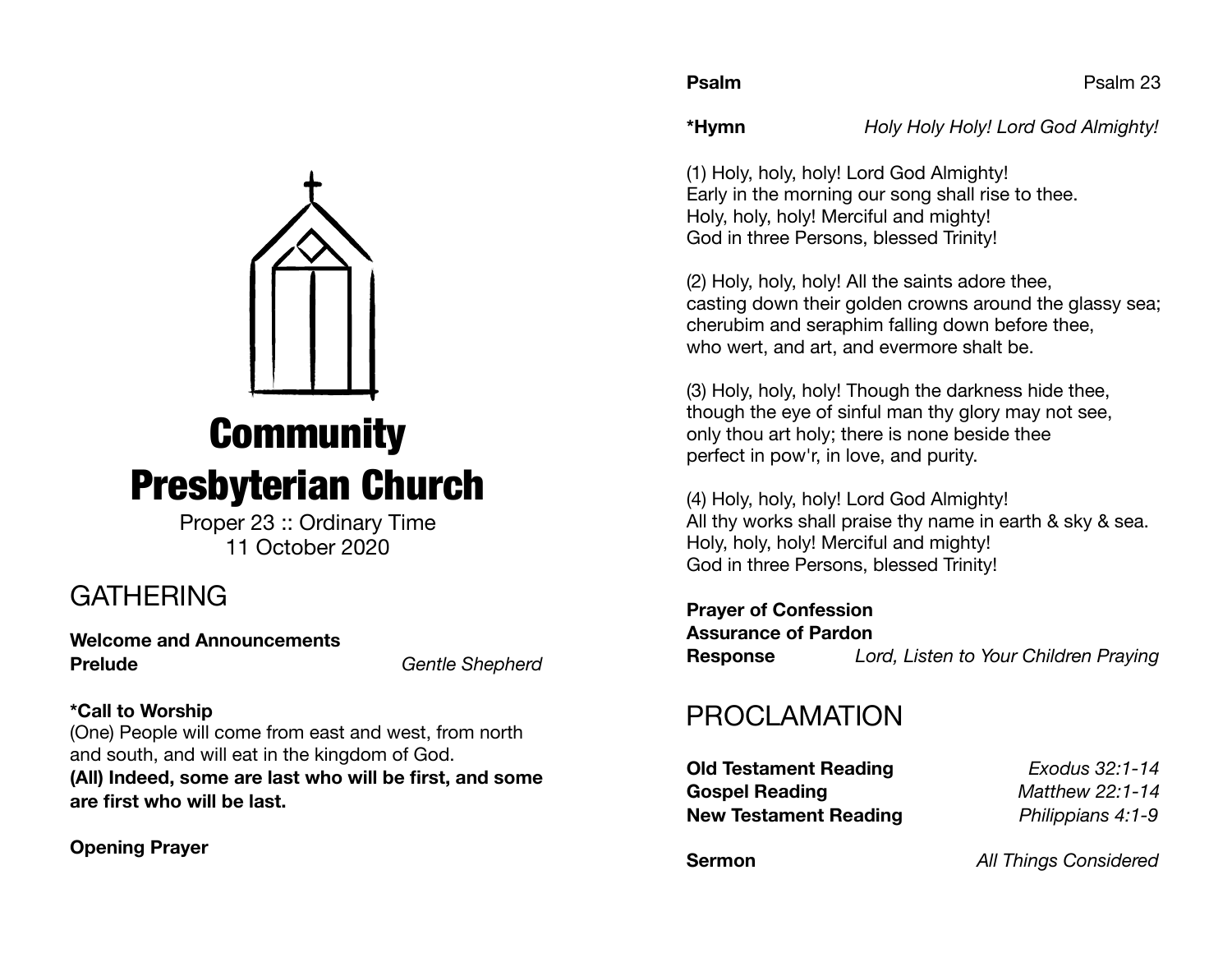**\*Hymn** *Savior, Like a Shepherd Lead Us*

(1) Savior, like a shepherd lead us, Much we need Thy tender care; In Thy pleasant pastures feed us, For our use Thy folds prepare: Blessèd Jesus, blessèd Jesus, Thou hast bought us, Thine we are; Blessèd Jesus, blessèd Jesus, Thou hast bought us, Thine we are.

(2) We are Thine, do Thou befriend us, Be the guardian of our way; Keep Thy flock, from sin defend us, Seek us when we go astray: Blessèd Jesus, blessèd Jesus, Hear, O hear us when we pray; Blessèd Jesus, blessèd Jesus, Hear, O hear us when we pray.

(3) Thou hast promised to receive us, Poor and sinful though we be; Thou hast mercy to relieve us, Grace to cleanse, and pow'r to free: Blessèd Jesus, blessèd Jesus, Early let us turn to Thee; Blessèd Jesus, blessèd Jesus, Early let us turn to Thee.

(4) Early let us seek Thy favor, Early let us do Thy will; Blessed Lord and only Savior, With Thy love our bosoms fill: Blessèd Jesus, blessèd Jesus, Thou hast loved us, love us still; Blessèd Jesus, blessèd Jesus, Thou hast loved us, love us still.

# RESPONSE

# **\*Affirmation of Faith** *The Apostles Creed*

I believe in God, the Father Almighty, maker of heaven and earth; And in Jesus Christ his only Son, our Lord; who was conceived by the Holy Spirit, born of the Virgin Mary, suffered under Pontius Pilate, was crucified, dead, and buried;\* the third day he rose from the dead; he ascended into heaven, and sitteth at the right hand of God the Father Almighty; from thence he shall come to judge the quick and the dead.

I believe in the Holy Spirit, the holy catholic church, the communion of saints, the forgiveness of sins, the resurrection of the body, and the life everlasting. Amen.

**Offering Prayer of Dedication** 

**Sharing of Joys and Concerns Prayers of the People & The Lord's Prayer**

# SENDING

**\*Charge \*Benediction** 

**Postlude** *Brethren, We have Met to Worship*

*\*Please stand if you are able.*